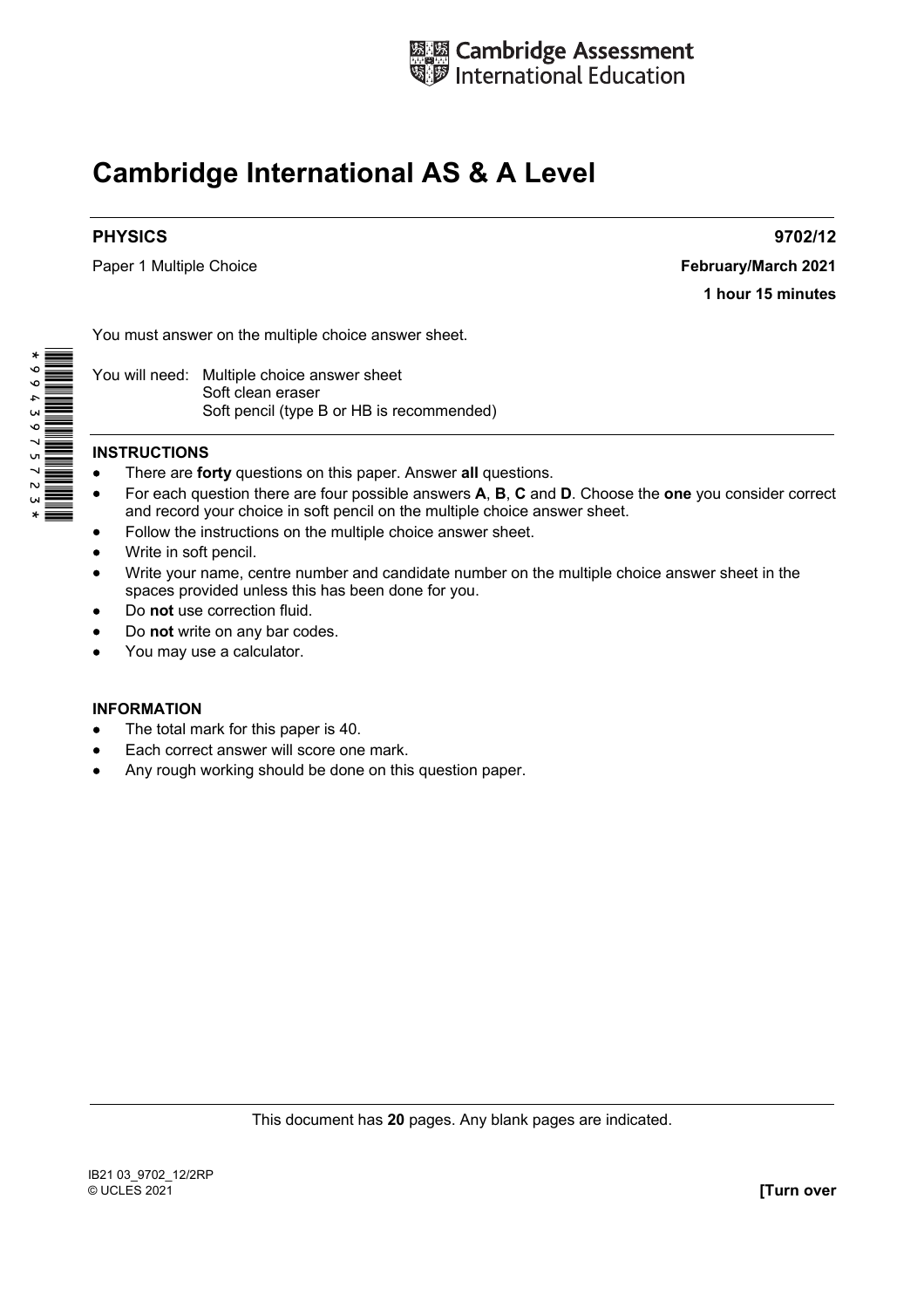### **Data**

| speed of light in free space | $c = 3.00 \times 10^8$ m s <sup>-1</sup>                                    |
|------------------------------|-----------------------------------------------------------------------------|
| permeability of free space   | $\mu_{0} = 4\pi \times 10^{-7}$ H m <sup>-1</sup>                           |
| permittivity of free space   | $\varepsilon_{0}$ = 8.85 $\times$ 10 <sup>-12</sup> F m <sup>-1</sup>       |
|                              | $\left(\frac{1}{4\pi\epsilon_0} = 8.99 \times 10^9 \text{ m F}^{-1}\right)$ |
| elementary charge            | $e = 1.60 \times 10^{-19}$ C                                                |
| the Planck constant          | $h = 6.63 \times 10^{-34}$ Js                                               |
| unified atomic mass unit     | $1 u = 1.66 \times 10^{-27}$ kg                                             |
| rest mass of electron        | $m_e = 9.11 \times 10^{-31}$ kg                                             |
| rest mass of proton          | $m_{\rm p}$ = 1.67 $\times$ 10 <sup>-27</sup> kg                            |
| molar gas constant           | $R = 8.31$ J K <sup>-1</sup> mol <sup>-1</sup>                              |
| the Avogadro constant        | $N_A = 6.02 \times 10^{23}$ mol <sup>-1</sup>                               |
| the Boltzmann constant       | $k = 1.38 \times 10^{-23}$ J K <sup>-1</sup>                                |
| gravitational constant       | $G = 6.67 \times 10^{-11}$ N m <sup>2</sup> kg <sup>-2</sup>                |
| acceleration of free fall    | $g = 9.81 \text{ m s}^{-2}$                                                 |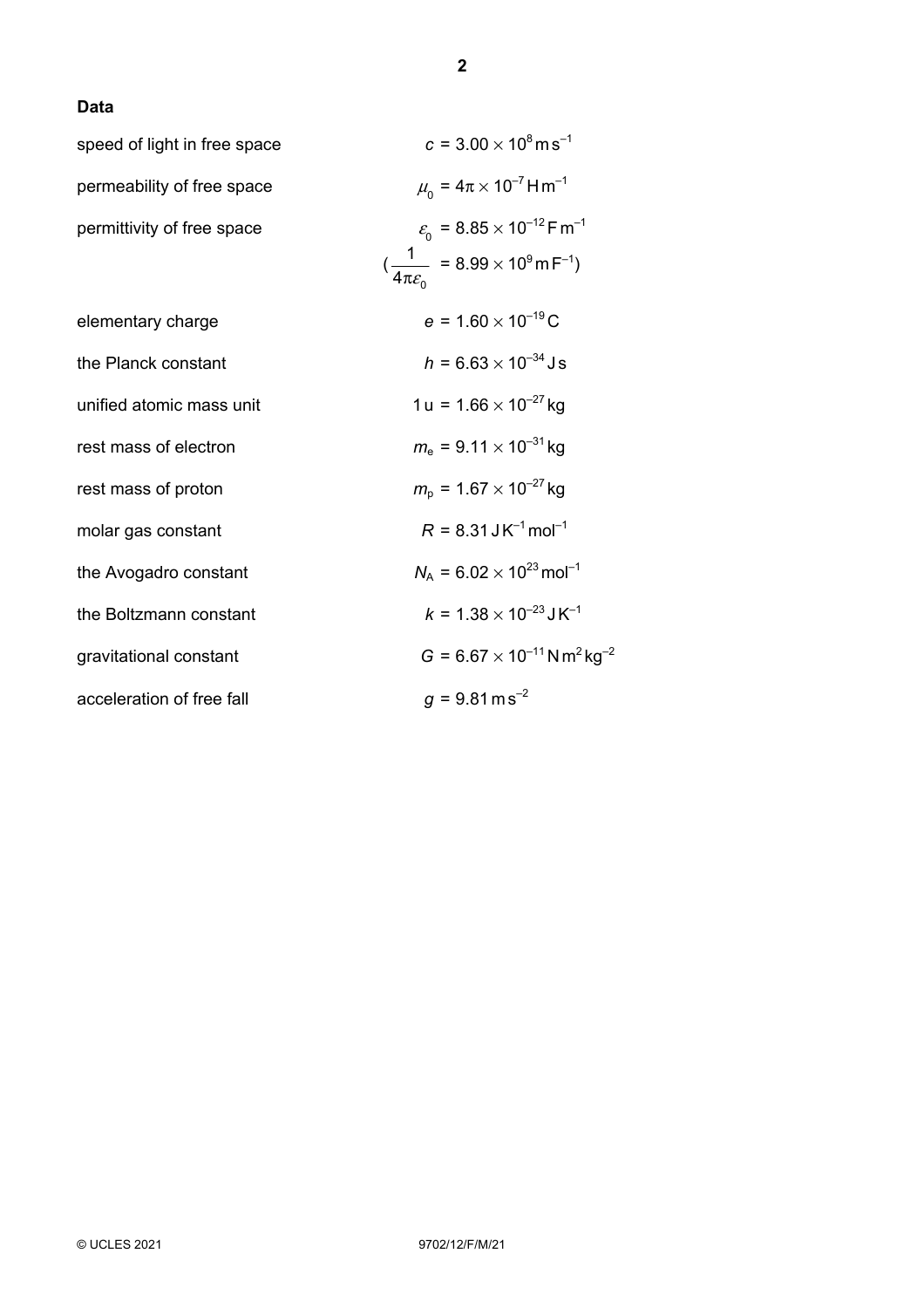**3**

# **Formulae**

| uniformly accelerated motion   | $s = ut + \frac{1}{2}at^2$<br>$v^2 = u^2 + 2as$                  |
|--------------------------------|------------------------------------------------------------------|
| work done on/by a gas          | $W = p\Delta V$                                                  |
| gravitational potential        | $\phi = -\frac{Gm}{r}$                                           |
| hydrostatic pressure           | $p = \rho gh$                                                    |
| pressure of an ideal gas       | $p = \frac{1}{3} \frac{Nm}{V} < c^2$                             |
| simple harmonic motion         | $a = -\omega^2 x$                                                |
| velocity of particle in s.h.m. | $v = v_0 \cos \omega t$<br>$v = \pm \omega \sqrt{(x_0^2 - x^2)}$ |
| Doppler effect                 | $f_0 = \frac{f_s V}{V + V}$                                      |
| electric potential             | $V = \frac{Q}{4\pi \varepsilon_{\rm s} r}$                       |
| capacitors in series           | $1/C = 1/C_1 + 1/C_2 + $                                         |
| capacitors in parallel         | $C = C_1 + C_2 + $                                               |
| energy of charged capacitor    | $W = \frac{1}{2}QV$                                              |
| electric current               | $I = Anvq$                                                       |
| resistors in series            | $R = R_1 + R_2 + $                                               |
| resistors in parallel          | $1/R = 1/R_1 + 1/R_2 + $                                         |
| Hall voltage                   | $V_{\rm H} = \frac{BI}{nta}$                                     |
| alternating current/voltage    | $x = x_0 \sin \omega t$                                          |
| radioactive decay              | $x = x_0 \exp(-\lambda t)$                                       |
| decay constant                 | $\lambda = \frac{0.693}{t_1}$                                    |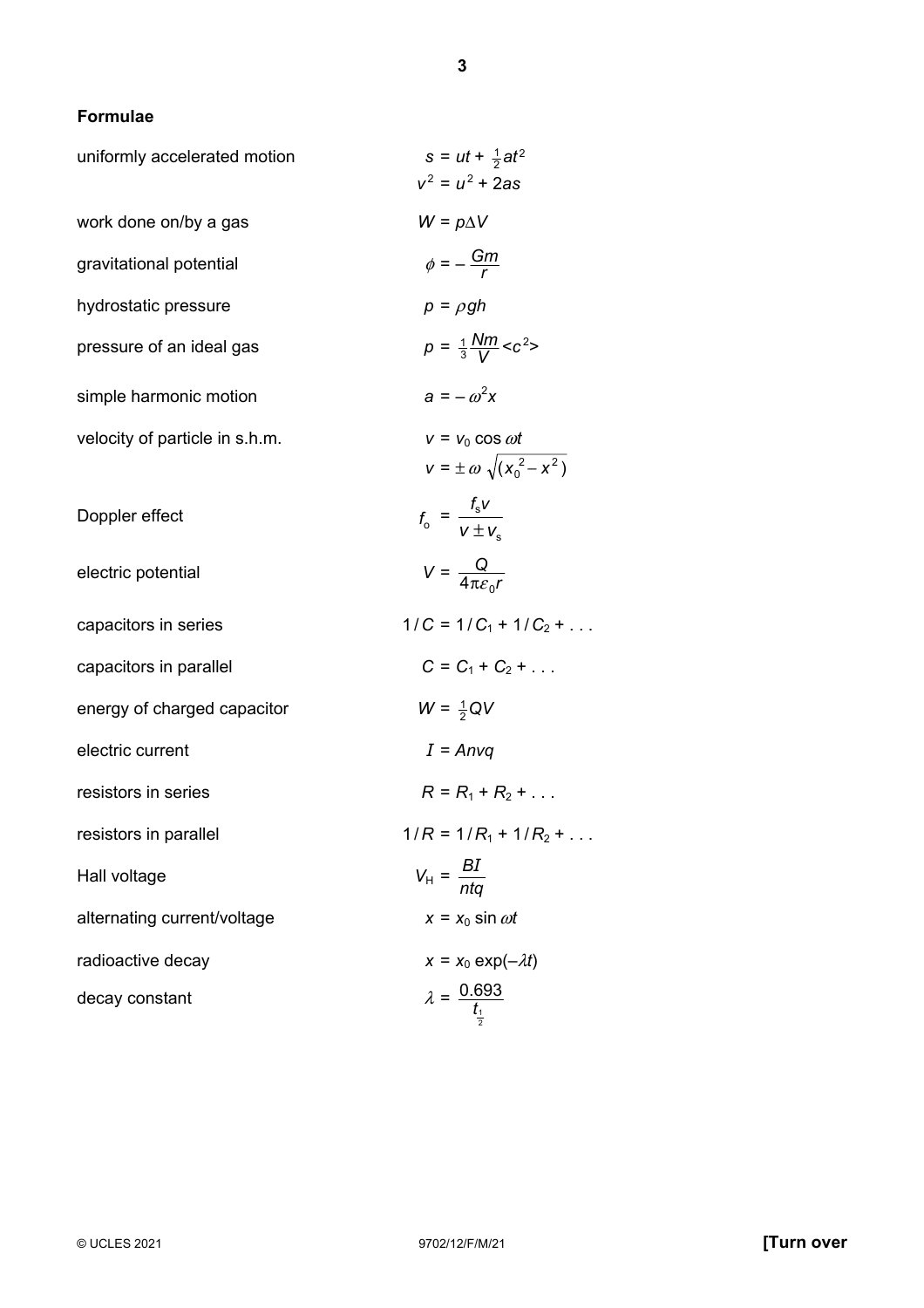- **1** What is a reasonable estimate for the density of sand?
	- **A**  $2 \times 10^2$  g cm<sup>-3</sup>
	- **B**  $2 \times 10^3$  g cm<sup>-3</sup>
	- **C**  $2 \times 10^{1}$  kg m<sup>-3</sup>
	- **D**  $2 \times 10^3$  kg m<sup>-3</sup>
- **2** Which physical quantity could have units of  $Ns^2m^{-1}$ ?
	- **A** acceleration
	- **B** force
	- **C** mass
	- **D** momentum
- **3** A velocity vector is shown.



What are the components of the velocity vector in the northerly and in the easterly directions?

|   | component of vector<br>in northerly direction<br>$/ms^{-1}$ | component of vector<br>in easterly direction<br>$/m\$ {s}^{-1} |  |
|---|-------------------------------------------------------------|----------------------------------------------------------------|--|
| А | 38                                                          | 38                                                             |  |
| в | 38                                                          | 65                                                             |  |
| C | 65                                                          | 38                                                             |  |
|   | 65                                                          | 65                                                             |  |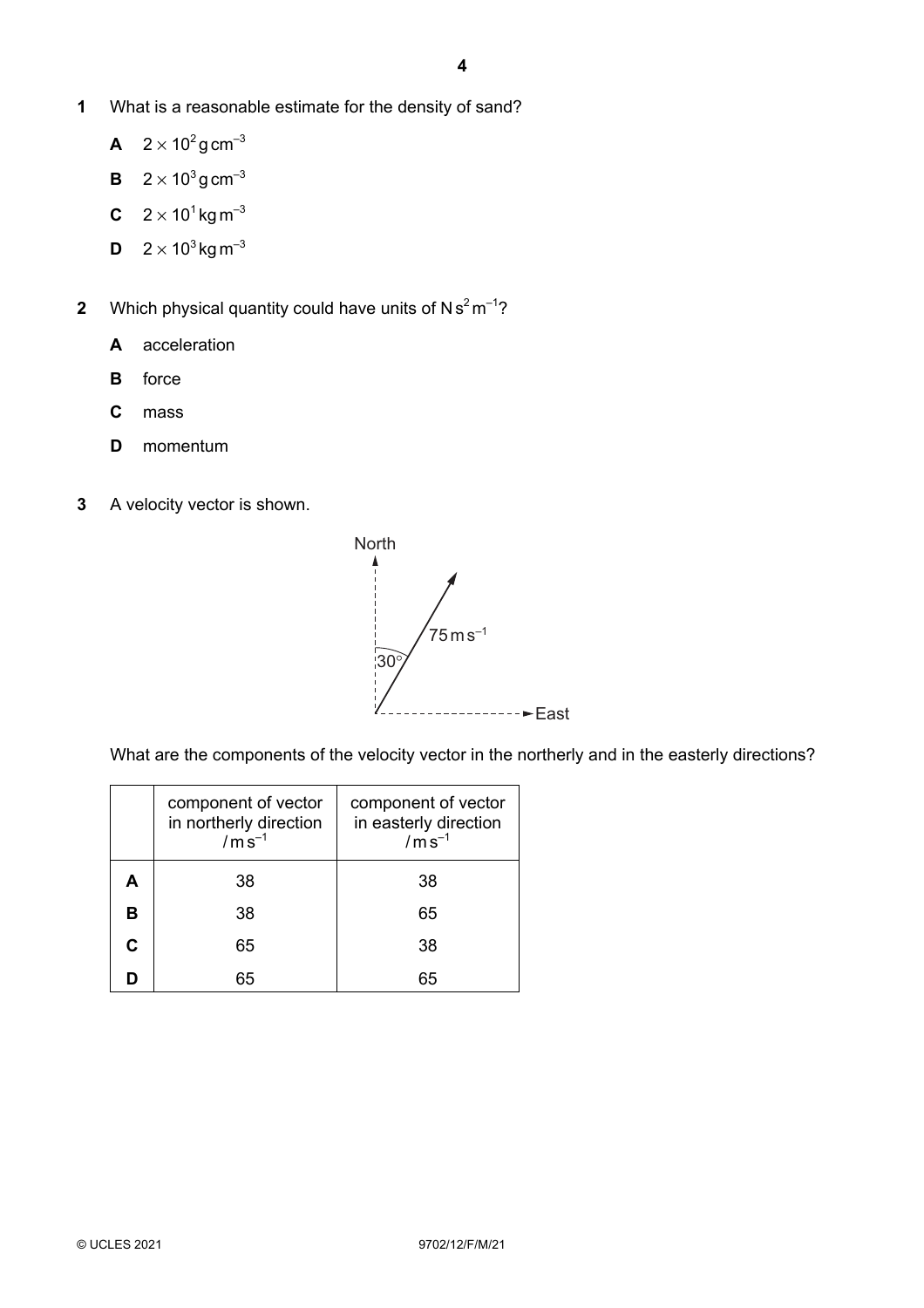**4** A micrometer screw gauge is used to measure the diameter of a copper wire.

The reading with the wire in position is shown in diagram 1. The wire is removed and the jaws of the micrometer are closed. The new reading is shown in diagram 2.



- **A** 1.95 mm **B** 2.45 mm **C** 2.59 mm **D** 2.73 mm
- **5** A student measures the current and the potential difference for a resistor in a circuit.

current =  $(50.00 \pm 0.01)$  mA

potential difference =  $(500.0 \pm 0.1)$  mV

The measurements are used to calculate the resistance of the resistor.

What is the percentage uncertainty in the calculated resistance?

**A** 0.0002% **B** 0.0004% **C** 0.02% **D** 0.04%

**6** Four cars, **A**, **B**, **C** and **D**, move from rest in a straight line. The cars take the same time to accelerate to a velocity of 60 km h–1. Their velocity–time graphs are shown.

Which car reaches a velocity of  $60 \text{ km h}^{-1}$  in the shortest distance?

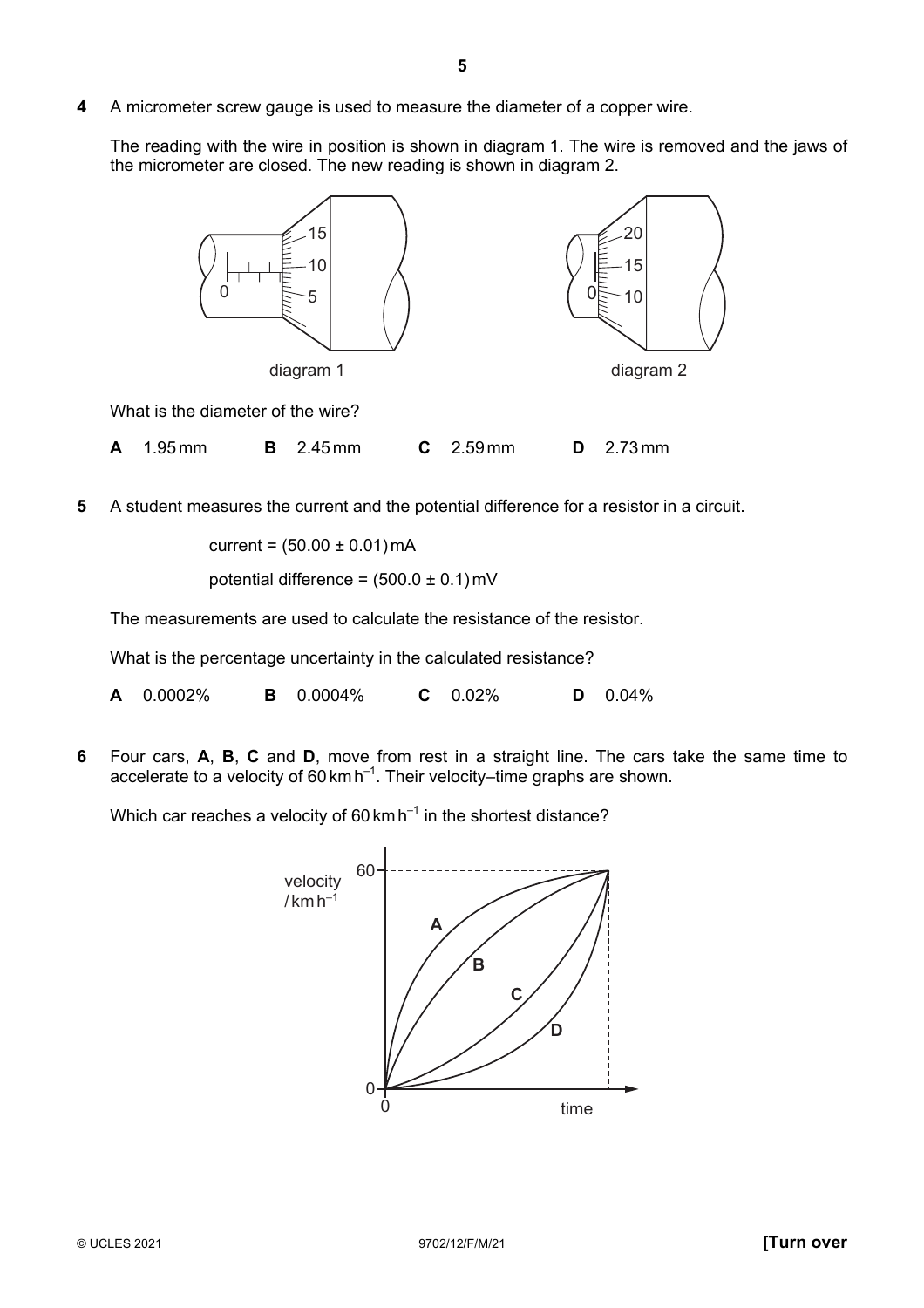**7** A cannon fires a cannonball with an initial speed  $v$  at an angle  $\alpha$  to the horizontal.



Which equation is correct for the maximum height *H* reached?



**8** A ball strikes a horizontal surface with momentum *p* at an angle θ to the surface, as shown.



The ball rebounds with the same magnitude of momentum at an angle  $\theta$  to the surface.

The ball is in contact with the surface for time *t*.

What is the magnitude of the average resultant force acting on the ball during the collision?

**A** zero **B**  $\frac{2p}{p}$ *t* **C**  $\frac{2p\cos\theta}{\theta}$ *t* **D**  $\frac{2p\sin\theta}{\theta}$ *t*

**9** A skydiver, who is falling vertically through the air, opens his parachute.

Which row describes the velocity of the skydiver immediately after he opens his parachute?

|   | direction of<br>velocity | magnitude of<br>velocity |  |  |
|---|--------------------------|--------------------------|--|--|
| А | downwards                | decreases                |  |  |
| в | downwards                | increases                |  |  |
| C | upwards                  | decreases                |  |  |
| n | upwards                  | increases                |  |  |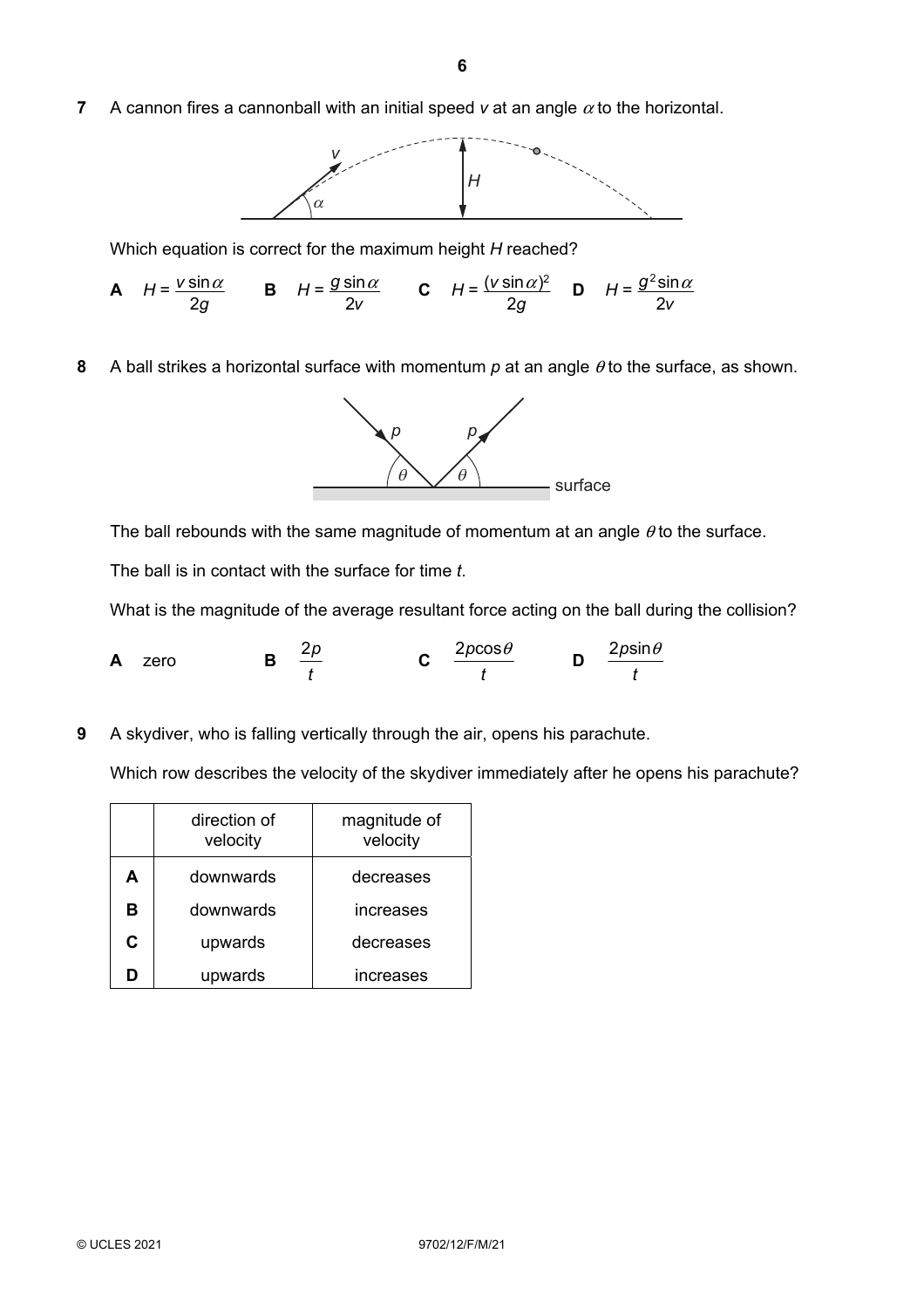

**11** A particle with mass moves in a horizontal straight line through a uniform electric field in a vacuum. The electric field is vertical.



There is a significant gravitational effect on the motion of the particle.

What could be the direction of the electric field and the sign of the charge, if any, on the particle?

|    | electric field<br>sign of charge<br>direction |           |  |  |
|----|-----------------------------------------------|-----------|--|--|
| Α  | downwards                                     | negative  |  |  |
| в  | downwards                                     | positive  |  |  |
| C. | upwards                                       | negative  |  |  |
|    | upwards                                       | no charge |  |  |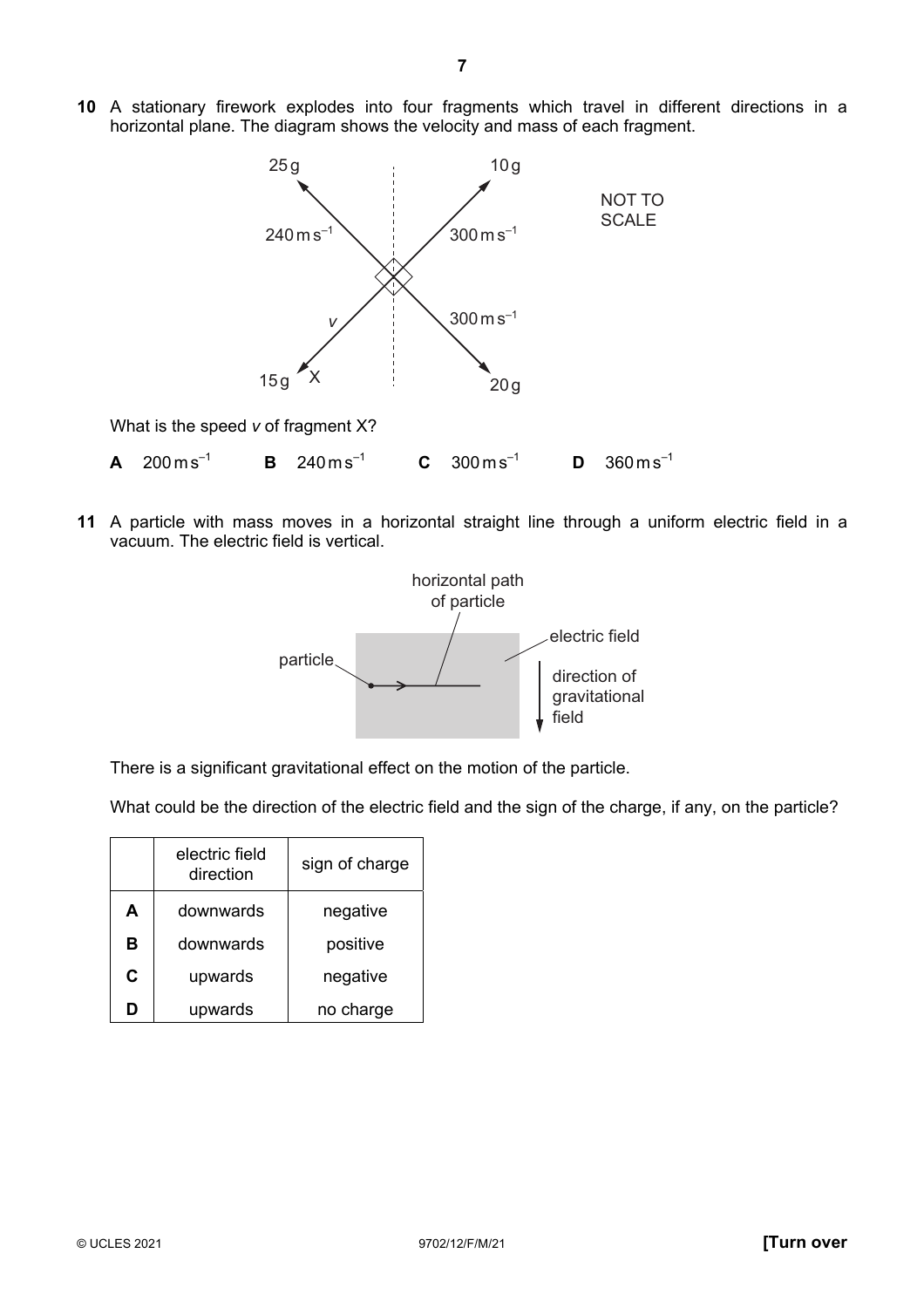**12** Two parallel forces, each of magnitude *F*, act on a rod of length 5*d*.

Which diagram shows the positions of the two forces that will produce the largest torque on the rod?



**13** A mass of 30 kg is suspended from the end of a wire. A horizontal force *F* acts on the mass so that it is in equilibrium, with the wire at an angle of 30° to the vertical, as shown.

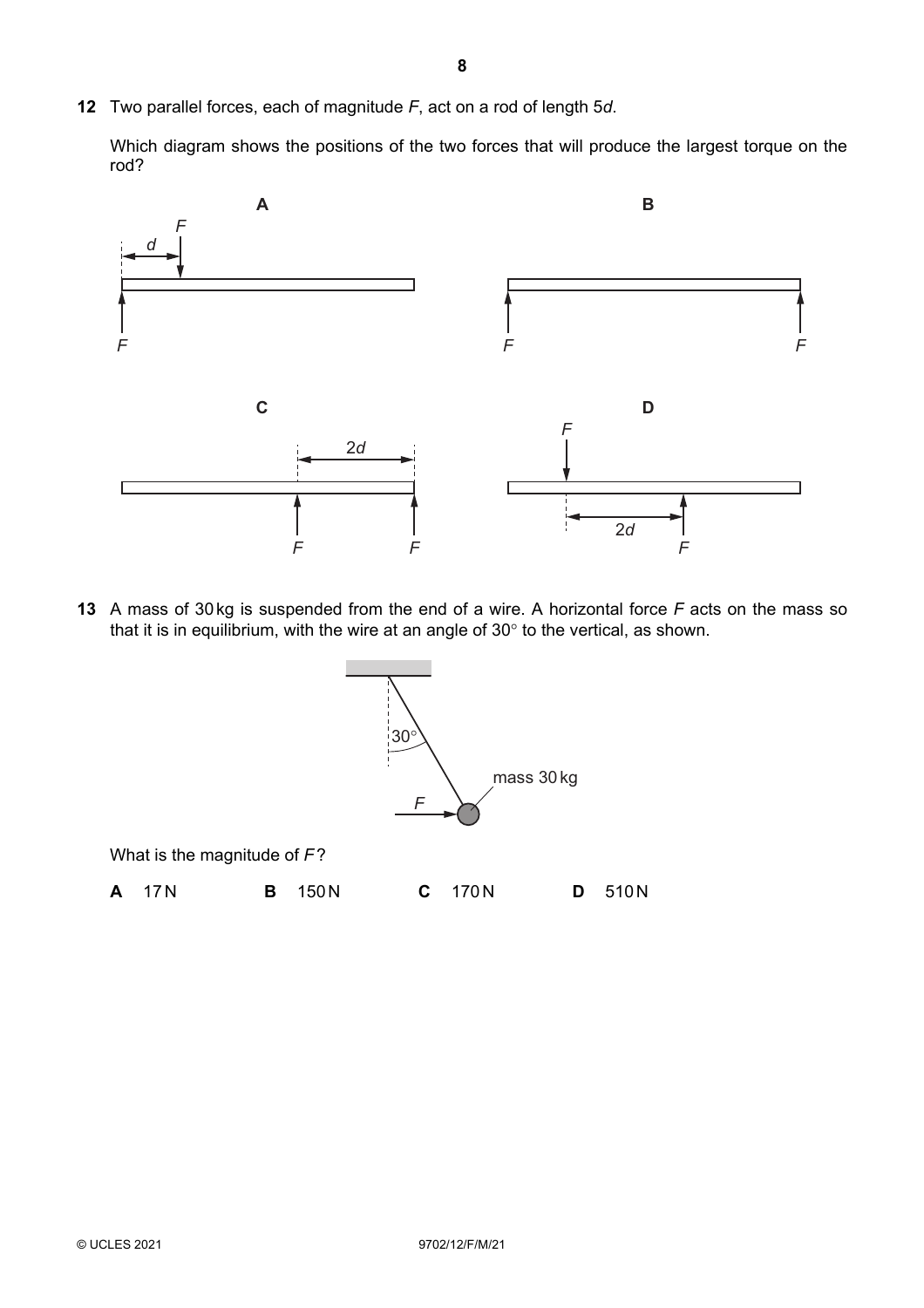**14** A balance is used to measure the mass *m* of a number of cylindrical metal rods of length *l*. All the metal rods have the same radius *r*.

The graph shows the variation with *l* of *m*.



The gradient of the graph is *G*.

Which expression gives the density of the metal?

**A** 2 *G* π*r* **B** *G*2π*r* **C** 2 *G* π*r* **D**  $G\pi r^2$ 

**15** Two blocks, X and Y, are on a horizontal frictionless surface. The mass of block Y is greater than that of block X. Block Y has a spring attached to its end.

The blocks are pushed together so that the spring is compressed between them and the blocks are held stationary as shown.





When released, the blocks move in opposite directions.

Which statement is correct?

- **A** After release, the kinetic energy of block X must equal the kinetic energy of block Y.
- **B** After release, the sum of the kinetic energies of the blocks is equal to zero.
- **C** The total energy of the spring and blocks immediately before release is zero.
- **D** The total energy of the spring and blocks is equal to the energy needed to bring the blocks together.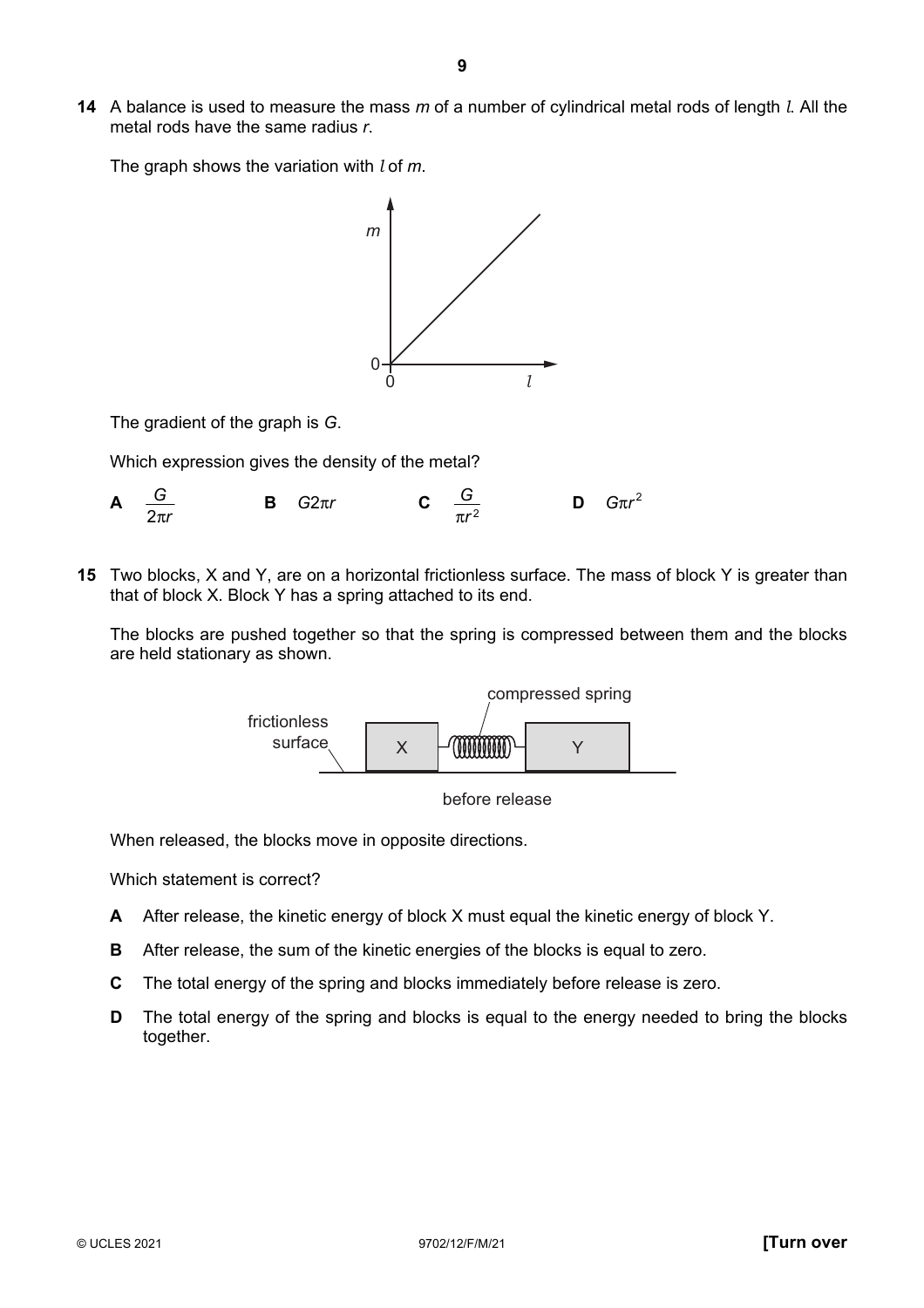**16** A gas is contained in a cylinder by a movable piston.



The cylinder has a circular cross-section of diameter 20.0 cm.

The pressure of the gas is 102 Pa and the piston is initially 30.0 cm from the base of the cylinder.

The gas is heated causing the piston to move up so that it is 35.0cm from the base. The pressure of the gas remains constant.

How much work does the gas do in moving the piston?

**A** 0.160 J **B** 0.641 J **C** 1.12 J **D** 4.49 J

**17** An egg of mass 25g falls vertically downwards from the surface of a table which is 900mm above the ground. Air resistance is negligible.

What is the kinetic energy of the egg when it hits the ground?

**A** 0.023 J **B** 0.22 J **C** 23 J **D** 220 J

**18** An aircraft travels at a constant velocity of 90 ms<sup>-1</sup> in horizontal flight. The diagram shows the horizontal forces acting on the aircraft.



The mass of the aircraft is 2000 kg.

What is the power produced by the thrust force?

**A**  $1.8 \times 10^5$ W **B**  $2.2 \times 10^5$ W **C**  $1.8 \times 10^6$ W **D**  $2.0 \times 10^6$ W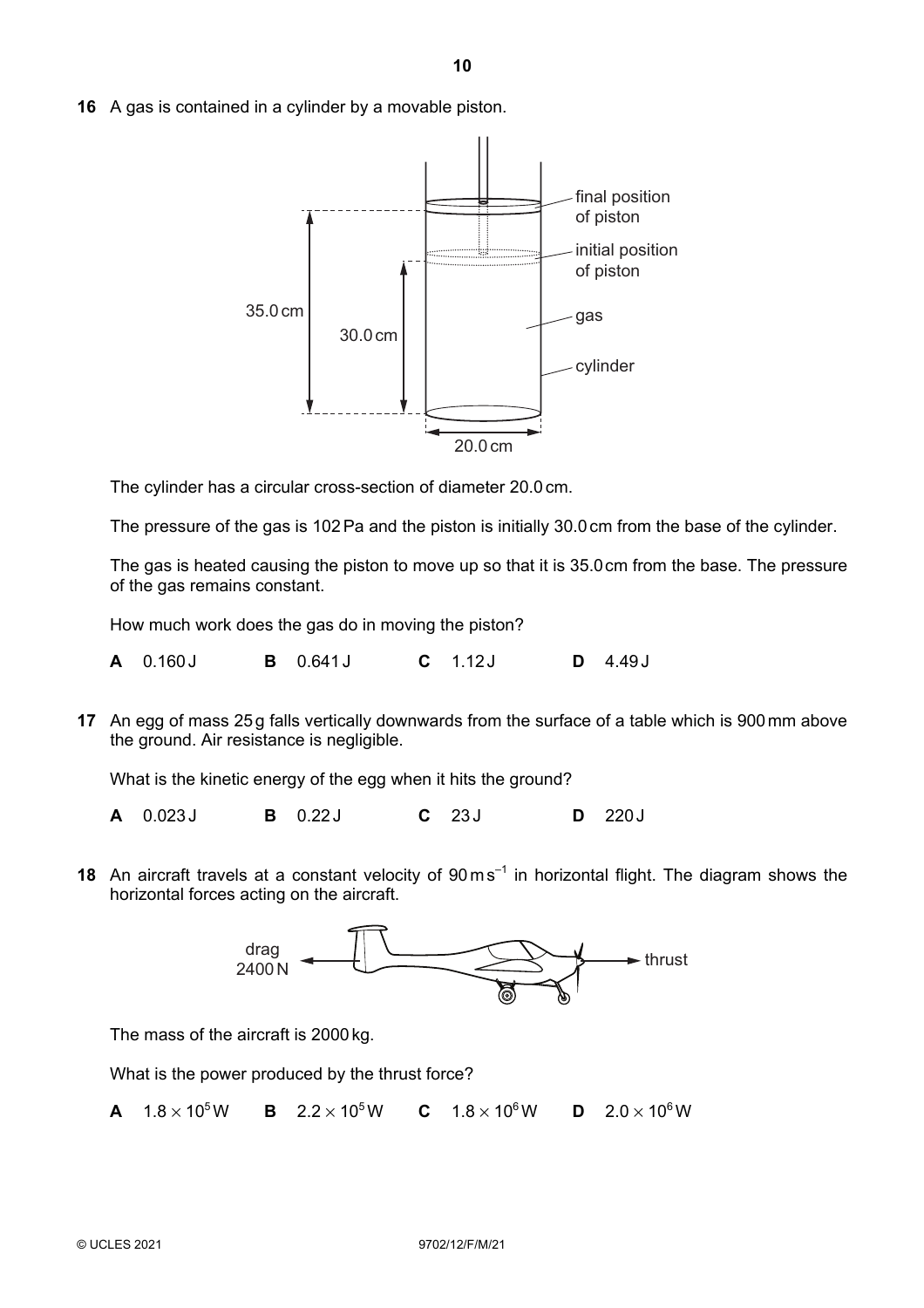- **19** Which expression is equal to the stress on a wire?
	- **A** extension original length
	- **B** <u>force</u> cross-sectional area
	- **C** force extension
	- **D** Young modulus original length
- **20** A wire is stretched by applying increasing values of force *F*. For each value of force applied, the extension *x* is recorded. A force–extension graph is plotted from the data obtained.

Which statement about the area under the graph **must** be correct?

- **A** It can be calculated as  $\frac{1}{2}Fx$ .
- **B** It is the elastic potential energy stored in the stretched sample.
- **C** It is the work done in stretching the sample.
- **D** It would be the same for any wire of the same material.
- **21** A progressive radio wave in a vacuum has a frequency of 75 MHz.

What is the phase difference between two points on the wave that are 50 cm apart from each other?

- **A** 23° **B** 45° **C** 90° **D** 180°
- **22** Which statement is correct for longitudinal waves but **not** correct for transverse waves?
	- **A** They can form stationary waves.
	- **B** They can only travel through a medium.
	- **C** They can transfer energy in the direction of travel.
	- **D** They consist of peaks and troughs.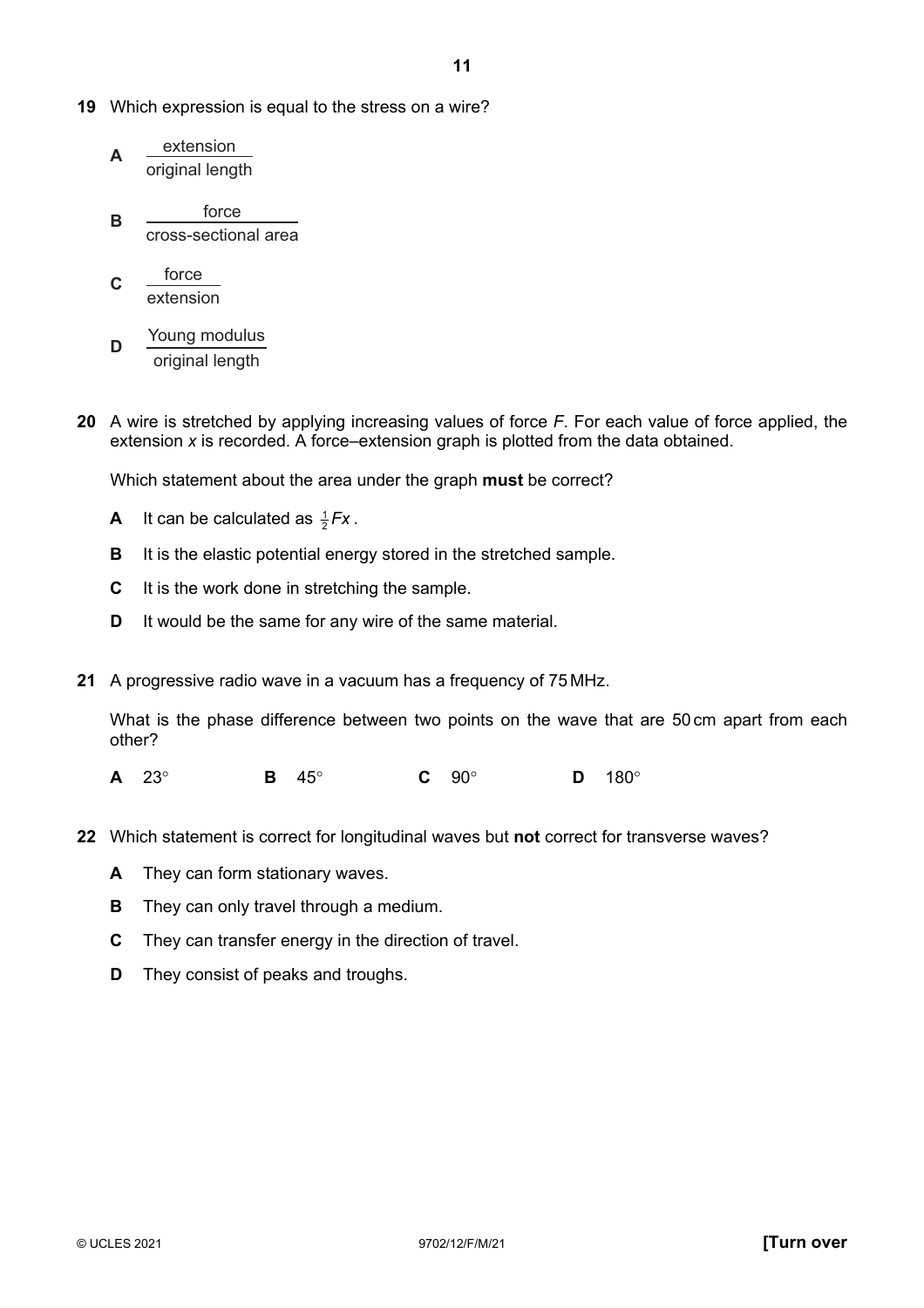**23** A loudspeaker emitting a sound wave of a single frequency is placed a distance *L* from a reflecting surface, as shown.



A stationary wave is formed with an antinode at the loudspeaker. A microphone is moved from the loudspeaker to the reflector.

Before the microphone reaches the reflector, it detects four points where the sound intensity is a minimum.

What is the wavelength of the sound wave?

- $\Delta$  2L  $\overline{Q}$  $\frac{L}{B}$  **B**  $\frac{2}{3}$  $rac{2L}{8}$  $\frac{L}{C}$  **C**  $\frac{4}{3}$ 9  $\frac{L}{D}$  **D**  $\frac{4}{3}$ 8 *L*
- **24** A source of sound of frequency *F* at point Z is moving at a steady speed. The pattern of the emitted wavefronts is shown.



Which row describes the frequencies of the sound heard by stationary observers at X and Y?

|                                                          | frequency<br>heard at X       | frequency<br>heard at Y |  |
|----------------------------------------------------------|-------------------------------|-------------------------|--|
| A<br><f< th=""><th colspan="2"><f< th=""></f<></th></f<> |                               | <f< th=""></f<>         |  |
| B                                                        | <f< th=""><th>&gt;F</th></f<> | >F                      |  |
| $\mathbf C$                                              | >F                            | <f< th=""></f<>         |  |
| D                                                        |                               |                         |  |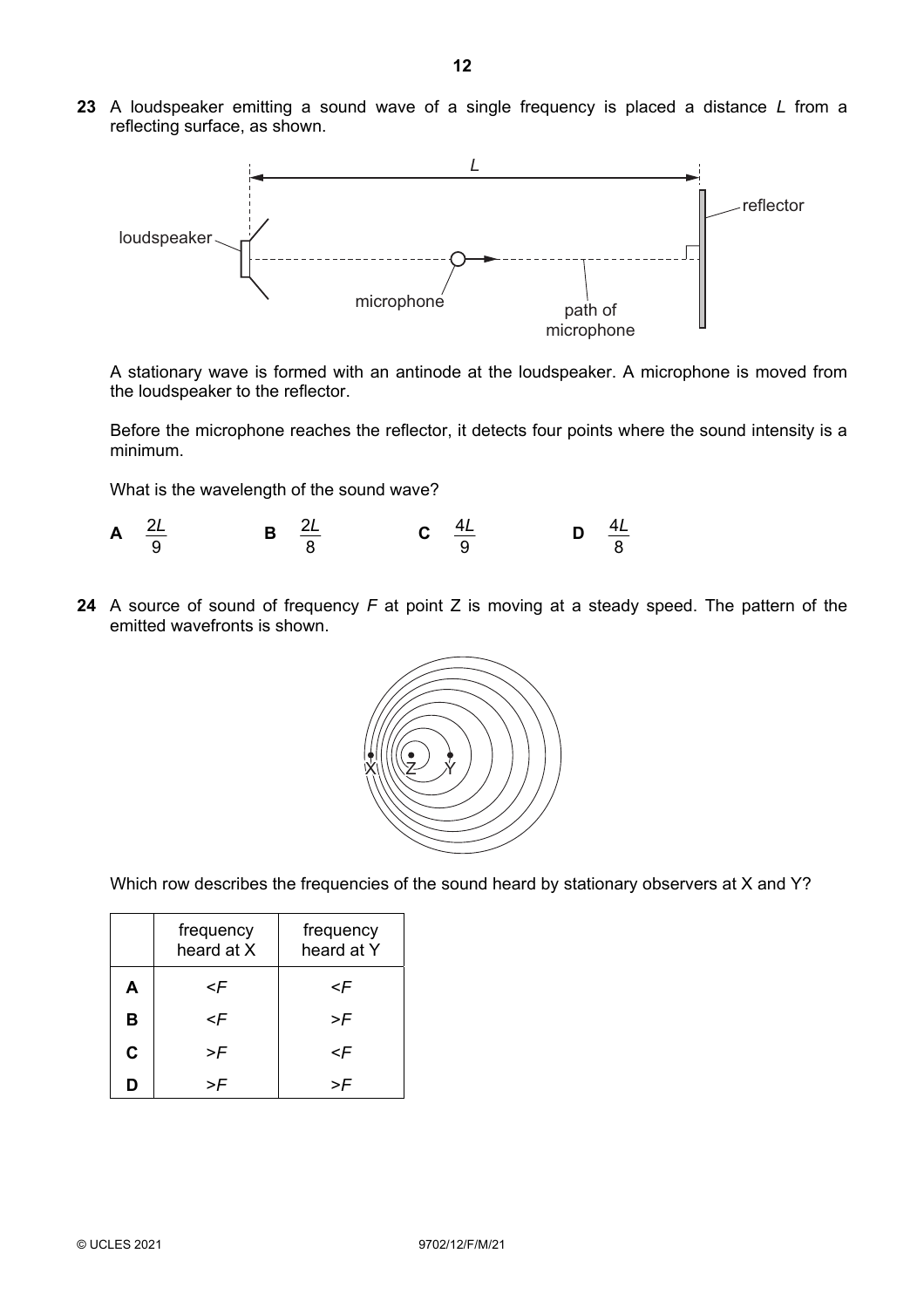**25** What is **not** a possible value for the wavelength of the named electromagnetic waves when it is travelling in a vacuum?

|   | electromagnetic<br>wavelength/m<br>wave |                     |
|---|-----------------------------------------|---------------------|
| А | $\gamma$ -rays                          | $3 \times 10^{-13}$ |
| в | X-rays                                  | $3 \times 10^{-10}$ |
| C | infrared                                | $3 \times 10^{-6}$  |
|   | microwaves                              | $3 \times 10^{-5}$  |

**26** Two waves, P and Q, meet at a point X and superpose.

Initially, the two waves meet at X in phase (zero phase difference) so that the resultant wave has an amplitude of 14.0 cm at that point.

The phase difference between the two waves is then changed so that they meet at X with a phase difference of 180°. The resultant wave now has an amplitude of 4.0 cm at X.

What is the amplitude of one of the waves at point X?

| $A$ 2.0 cm<br><b>B</b> 5.0 cm<br>$C$ 10 cm | <b>D</b> 18 cm |
|--------------------------------------------|----------------|
|--------------------------------------------|----------------|

**27** A water wave is diffracted as it passes through a gap between two barriers in a ripple tank. The wave is observed to 'spread out' as it moves through the gap.

Which two factors both affect the amount of diffraction observed?

- **A** the amplitude and frequency of the incident wave
- **B** the amplitude of the incident wave and the width of the gap
- **C** the wavelength and amplitude of the incident wave
- **D** the wavelength of the incident wave and the width of the gap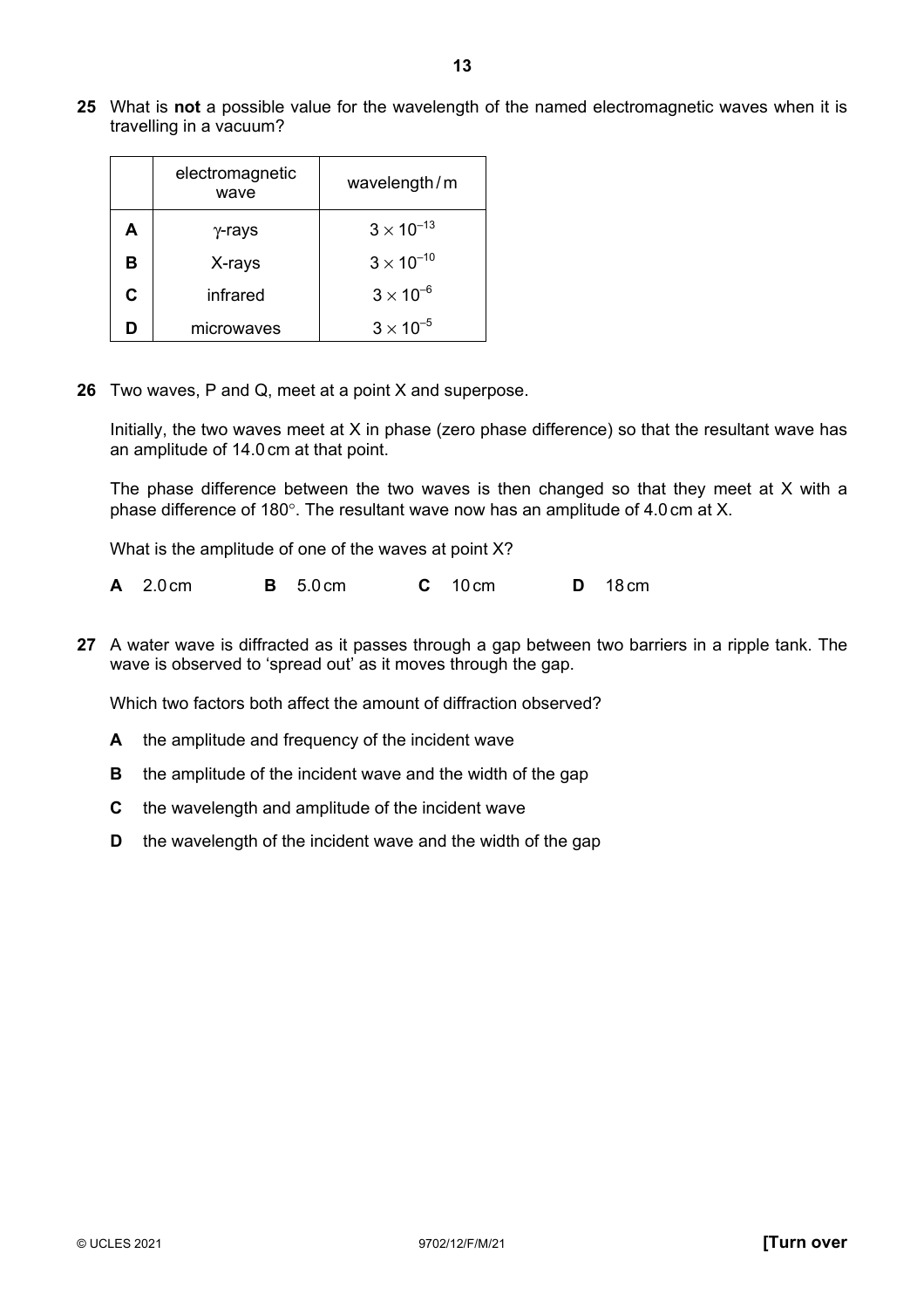**28** Two sources of microwaves P and Q produce coherent waves with a phase difference of 180°. The waves have the same wavelength  $\lambda$ .



At the point S there is a minimum in the interference pattern produced by waves from the two sources. The distance (QS – PS) is called the path difference.

Which expression could represent the path difference?



**29** A beam of red laser light of wavelength 633 nm is incident normally on a diffraction grating with 600 lines per mm.



The beam of red light is now replaced by a beam of blue laser light of wavelength 445 nm. A replacement diffraction grating is used so that the first-order maximum of the blue light appears at the same position on the screen as the first-order maximum of the red light from the original laser.

How many lines per mm are there in the replacement diffraction grating?

**A** 420 mm–1 **B** 470 mm–1 **C** 600 mm–1 **D** 850 mm–1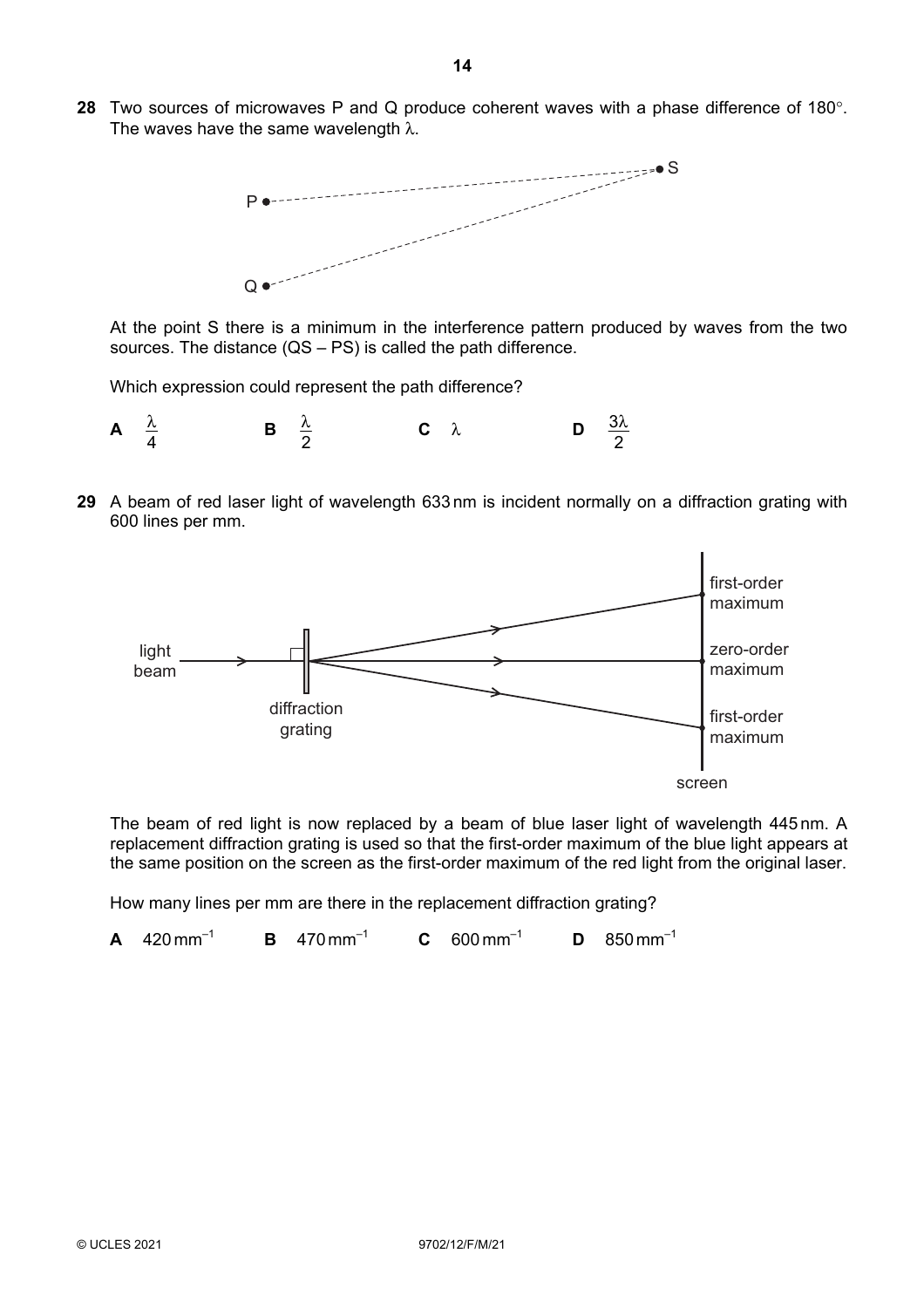**30** Which diagram best represents the field lines in the electric field produced by a combination of one point positive charge and one point negative charge?



**31** The diagram shows a thundercloud whose base is 500 m above the ground.



The potential difference between the base of the cloud and the ground is 200 MV. A raindrop with a charge of  $4.0 \times 10^{-12}$ C is in the region between the cloud and the ground.

What is the electrical force on the raindrop?

**A**  $1.6 \times 10^{-6}$ N **B**  $8.0 \times 10^{-4}$ N **C**  $1.6 \times 10^{-3}$ N **D** 0.40N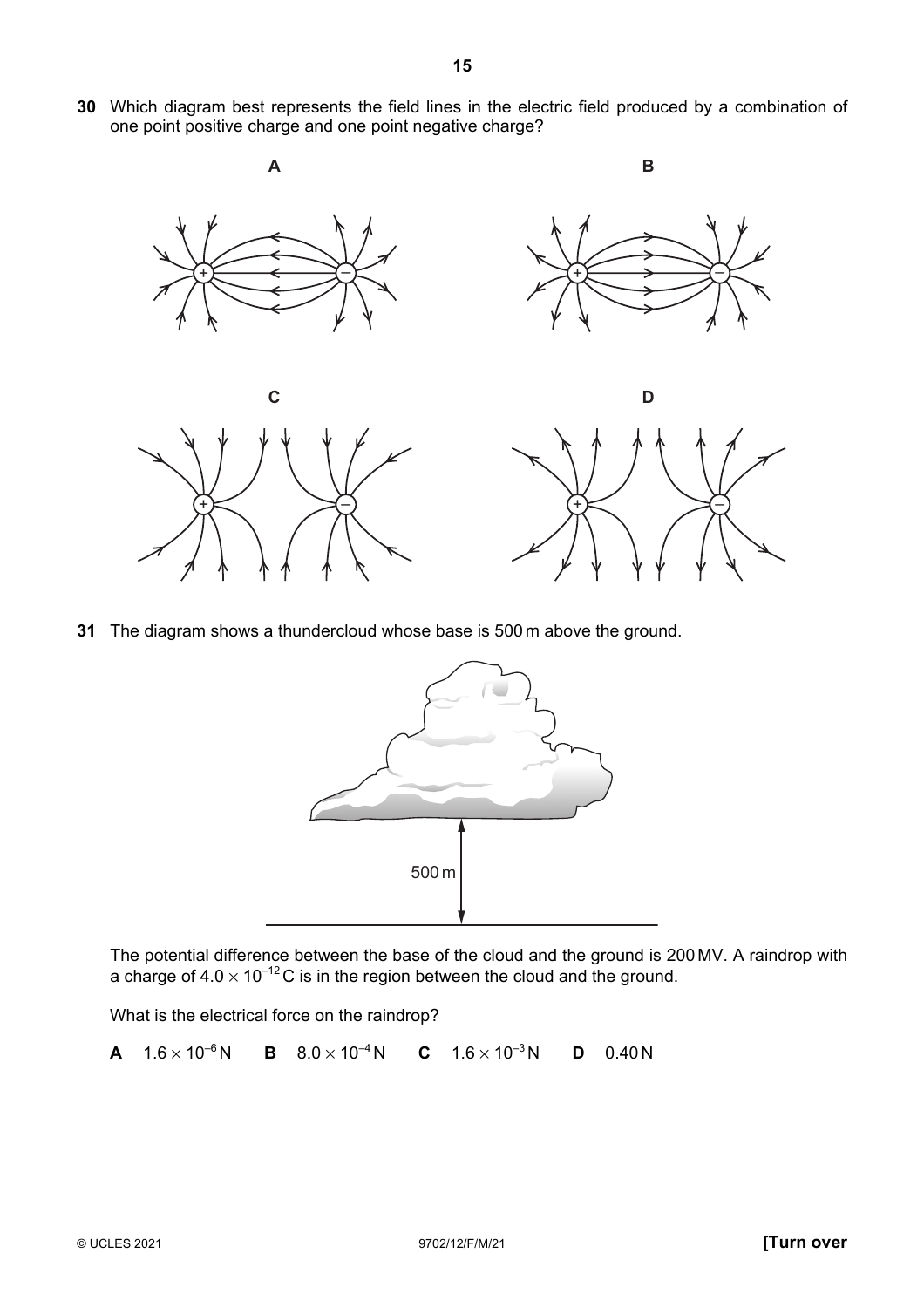**16**

**32** The current *I* in a metal wire is given by the equation

*I* = *Anvq*.

What does the symbol *n* represent?

- **A** the number of charge carriers in the wire
- **B** the number of charge carriers per unit cross-sectional area of the wire
- **C** the number of charge carriers per unit length of the wire
- **D** the number of charge carriers per unit volume of the wire
- **33** A cell of negligible internal resistance is connected to resistors  $R_1$ ,  $R_2$  and  $R_3$ , as shown. The cell provides power to the circuit and power is dissipated in the resistors.



Which word equation **must** be correct?

- **A** power dissipated in R<sub>1</sub> = power dissipated in R<sub>2</sub> + power dissipated in R<sub>3</sub>
- **B** power dissipated in  $R_2$  = power dissipated in  $R_3$
- **C** power output of cell = power dissipated in  $R_1$  + power dissipated in  $R_2$  + power dissipated in  $R<sub>3</sub>$
- **D** power output of cell = power dissipated in  $R_1$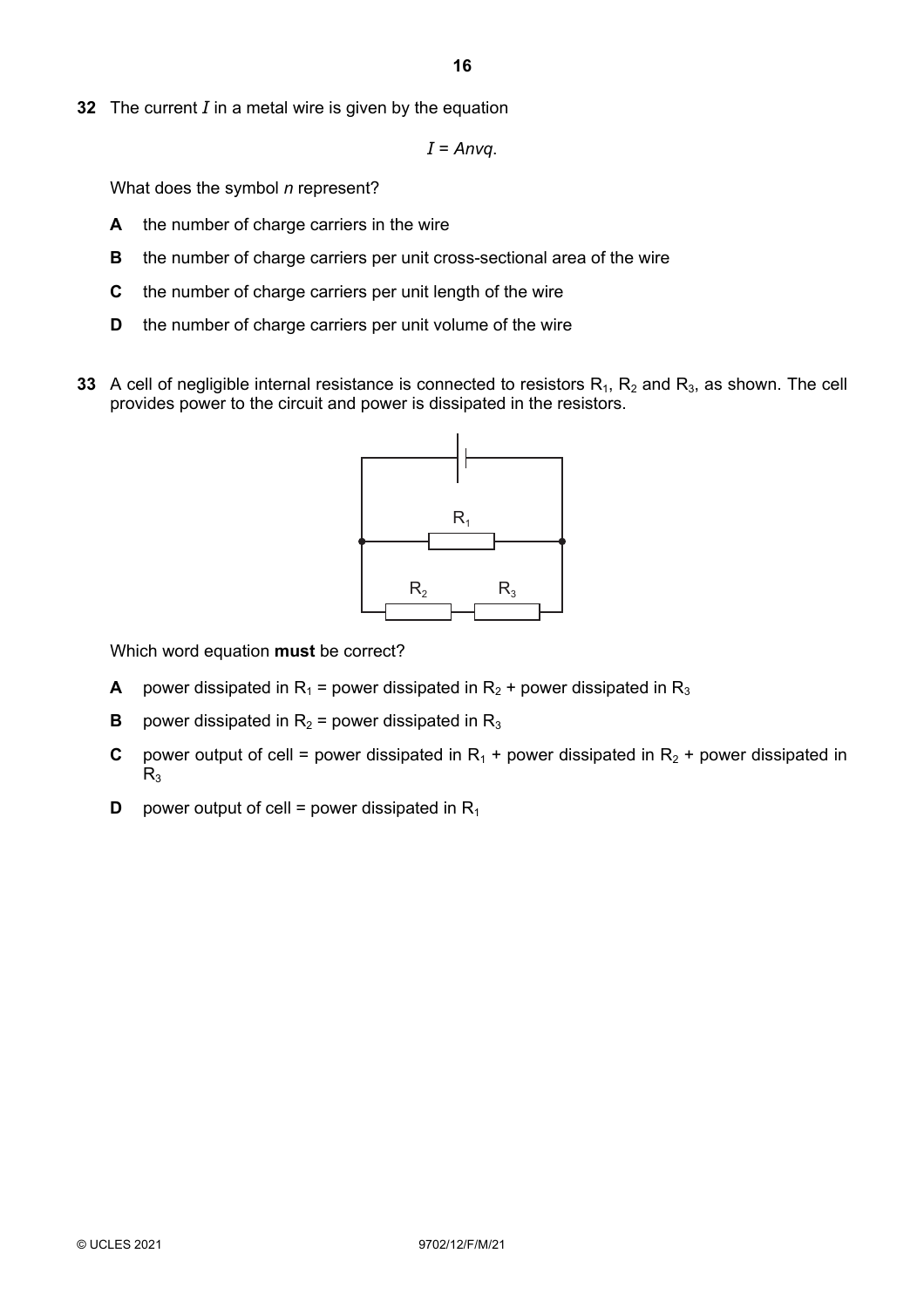**34** A fixed resistor and a diode are connected in series to a battery of electromotive force (e.m.f.) 6.0V and negligible internal resistance. The graph shows the variation with potential difference (p.d.) *V* of the current *I* for the diode.



The current in the diode is 40 mA.

What is the resistance of the fixed resistor?

|  | $\mathbf{A}$ 30 $\Omega$ |  | <b>B</b> $120\Omega$ |  | C $150 \Omega$ |  | <b>D</b> $180\Omega$ |
|--|--------------------------|--|----------------------|--|----------------|--|----------------------|
|--|--------------------------|--|----------------------|--|----------------|--|----------------------|

**35** An electrical cable consists of seven strands of copper wire, each of diameter 0.30 mm, connected in parallel.

The resistivity of copper is  $1.72 \times 10^{-8} \Omega$  m. The current in the cable is 13A.

What is the potential difference (p.d.) between two points on the cable a distance of 1.0 m apart?

**A** 0.0045V **B** 0.11V **C** 0.45V **D** 3.2V

**36** A cell that has internal resistance is connected to a switch S and a variable resistor. A voltmeter is connected between the terminals of the cell, as shown.



When switch S is open, the voltmeter reads 1.5V. The switch is then closed and the variable resistor is adjusted to have a resistance of  $4.0 \Omega$ . The voltmeter now reads 0.75V.

What is the internal resistance of the cell?

**A** 1.0Ω **B** 2.0Ω **C** 4.0Ω **D** 8.0Ω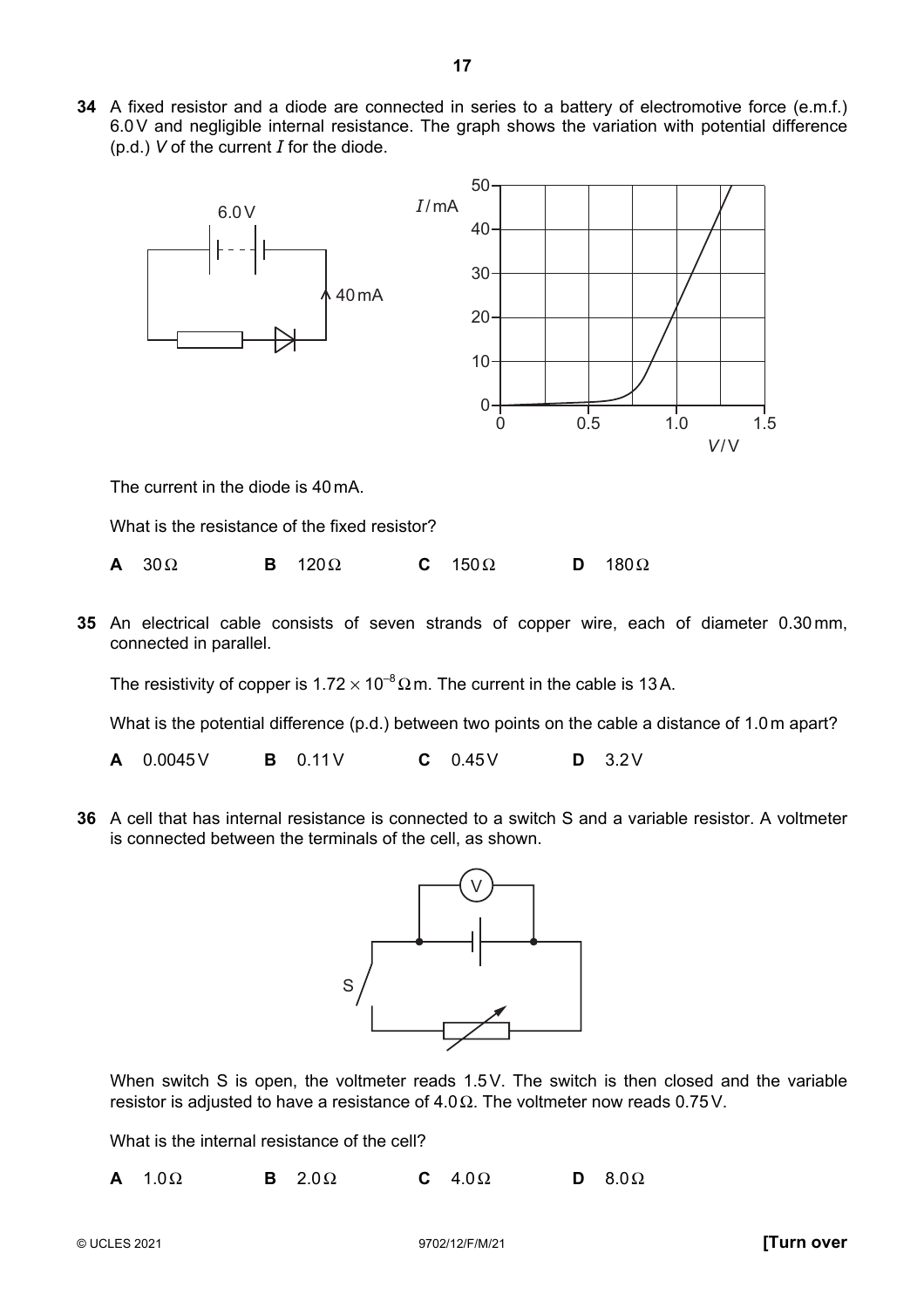**37** A cell of electromotive force (e.m.f.) *E* and negligible internal resistance is connected into a circuit, as shown.



The voltmeter has a very high resistance and reads a potential difference V<sub>out</sub>.

- What is the ratio *E*  $\frac{V_{\text{out}}}{I}$ ? **A**  $\frac{1}{6}$  $\frac{1}{2}$  B 3  $\frac{1}{2}$  **C** 2  $\frac{1}{2}$  D 3 2
- **38** A battery is connected to a potentiometer. The potentiometer consists of a uniform resistance wire and a sliding contact P.



The potential difference (p.d.) *V* between the sliding contact P and end Q of the wire is measured using a voltmeter. The sliding contact P is moved from end Q to end R of the wire. Sliding contact P is distance *d* from Q.

Which graph shows the variation with distance *d* of the p.d. *V*?

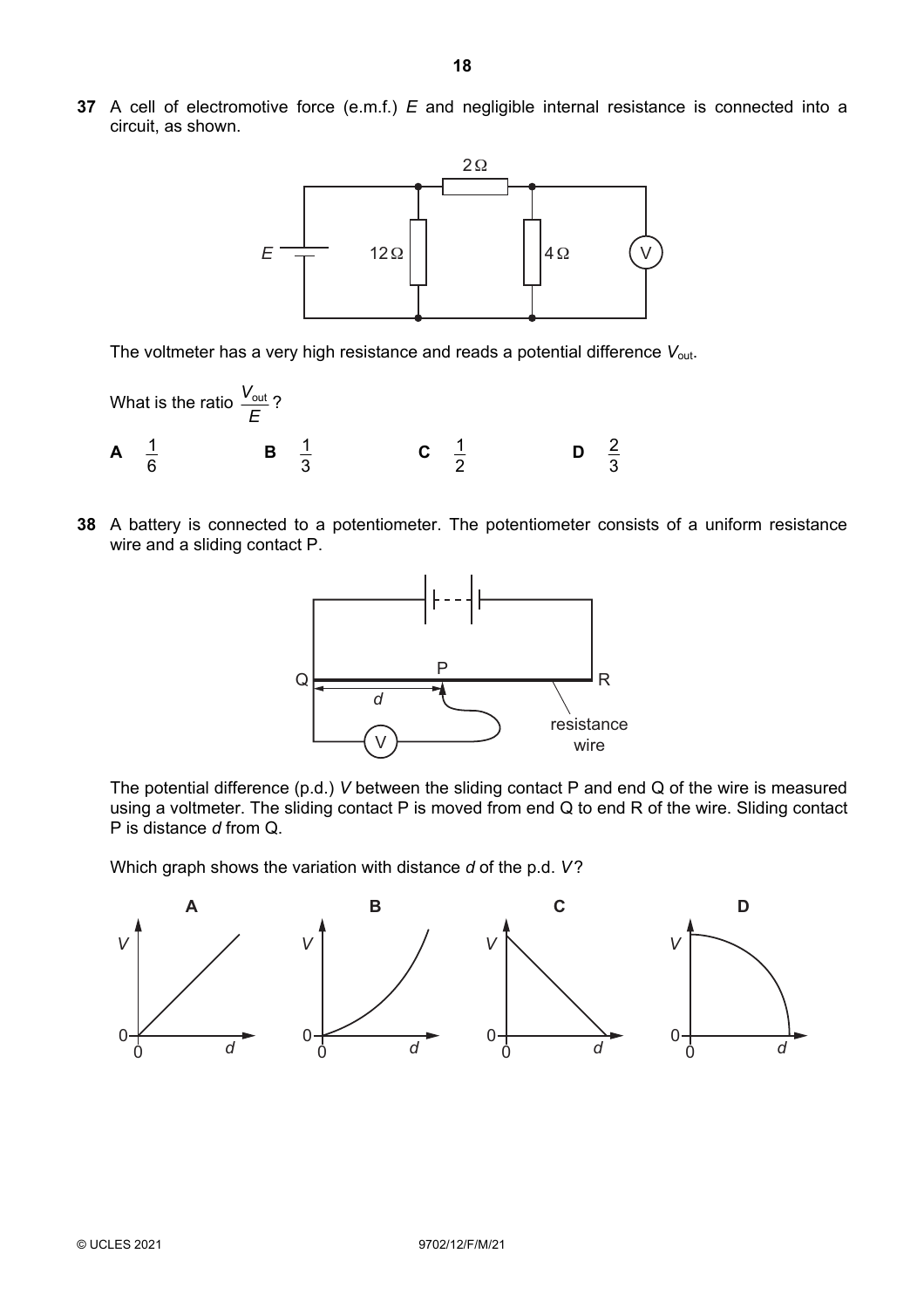**39** The figure shows part of a chart of nuclides where neutron number is plotted against proton number.

An unstable nuclide X decays by emitting an  $\alpha$ -particle.

Which nuclide is formed by the decay of nuclide X?



**40** The nuclei of common isotopes of hydrogen, helium, lithium and beryllium are shown. Which nucleus contains equal numbers of up and down quarks? **A**  ${}_{1}^{1}H$  ${}^{1}_{1}$ H **B**  ${}^{4}_{2}$ He **C**  ${}^{7}_{3}$ **C**  $\frac{7}{3}$ **Li**  $\mathsf{D}$   ${}_{4}^{9}$ Be